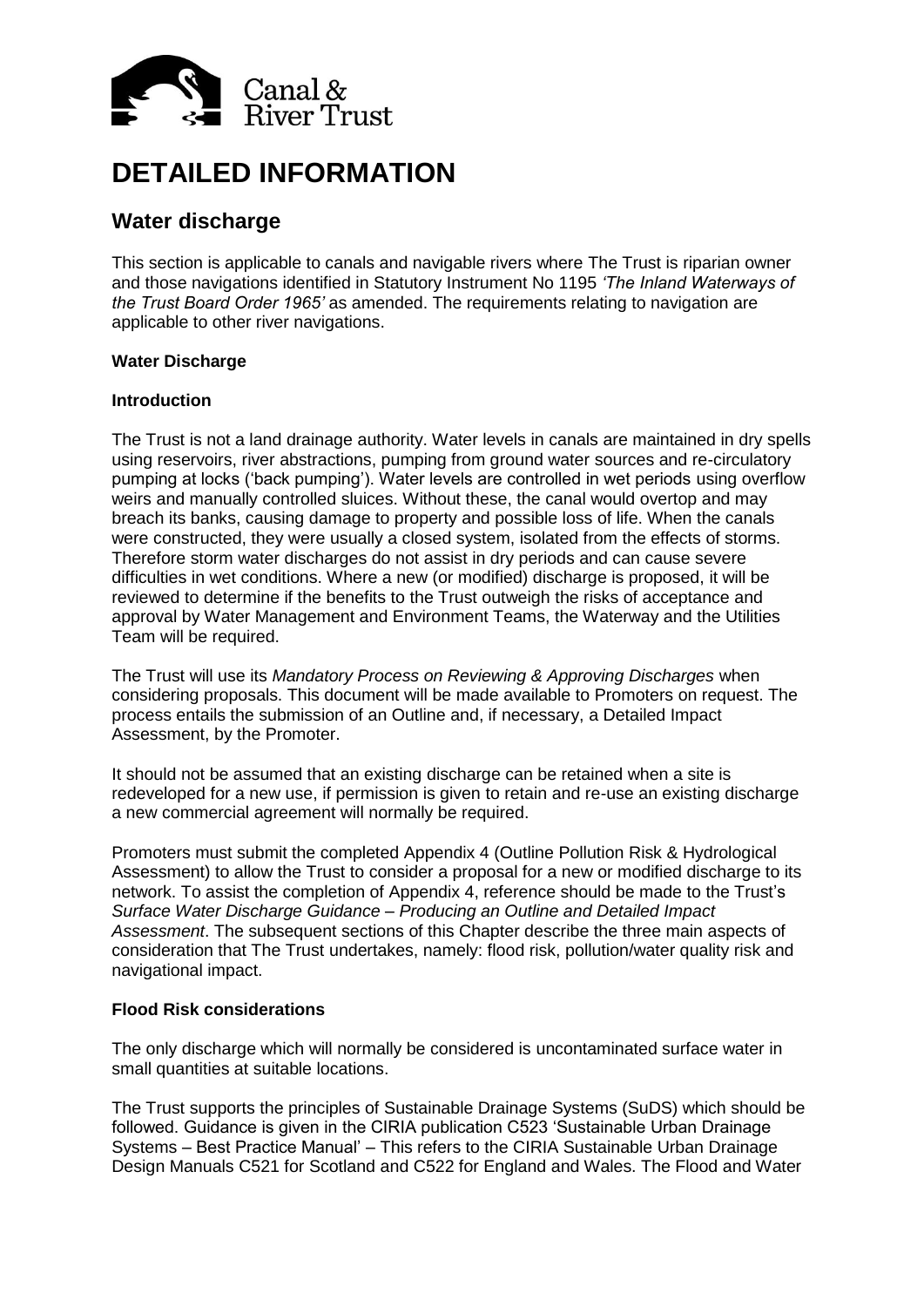

Management Act 2010 introduces changes to the legislation relating to SuDS, and subsequent editions of this document will reflect those changes, once enacted/commenced.

The details of on-site flow attenuation measures (such as SuDS) giving details of design, information about storage or drainage of water in excess of attenuation should be provided as well as any details of maintenance and adoption agreements for SuDS. If the SUDS are not maintained in the long term, then they will fail to provide the design attenuation and The Trust will be exposed to the full un-attenuated additional flood risk. Any SuDS such as underground storage, ponds, soakaways, flow restrictors etc. must have a suitable maintenance regime in place to ensure their effective operation over the life expectancy of the development.

In addition to the above information, the details of the proposed connection with the canal should be provided together with an estimate of the peak velocity of the discharge orthogonal to boat movement.

Discharges are not usually permissible directly above and below locks, adjacent to moving bridges and at mooring sites. Navigational difficulties would ensue as a result of the transverse flows. In order to minimise navigational difficulties associated with transverse flows of water the discharge energy must be minimised in the discharge structure design or by storage. Discharge velocity generally must not exceed 0.3 m/s measured at 90° to the direction of the navigable channel.

Discharges into the Waterway may require consent from the Environment Agency (EA) or the Scottish Environment Protection Agency (SEPA). The Promoter will be responsible for obtaining any necessary consent and providing proof to the Works Engineer that this has been done. It must not be presumed that EA or SEPA consent confers The Trust consent.

New developments must be designed in accordance with "Planning Policy Statement 25 (PPS25)" in England or "Technical Advice Note (TAN) 15" for Wales. These documents set out how flood risk is to be managed during the design and planning process.

If mitigation measures are required, it must be agreed at an early stage whether the new or modified structures are to be procured by The Trust or the Promoter and which party will own and maintain them in the long term. It is usual that the structures are designed and built by the Promoter to an acceptable design and that The Trust assumes long term responsibility for the water control structures only, on its own land, on acceptance of an agreed commuted sum.

Discharges are not usually permissible in short canal pounds between locks. Difficulties could result from the capacity of by-wash weirs, surcharging the pounds and dewatering for the maintenance of locks.

Discharges are not usually permissible directly above and below locks, adjacent to moving bridges and at mooring sites. Navigational difficulties would ensue as a result of the transverse flows. In order to minimise navigational difficulties associated with transverse flows of water the discharge energy must be minimised in the discharge structure design or by storage. The discharge velocity generally must not exceed 0.3 m/s measured at 90° to the direction of the navigable channel.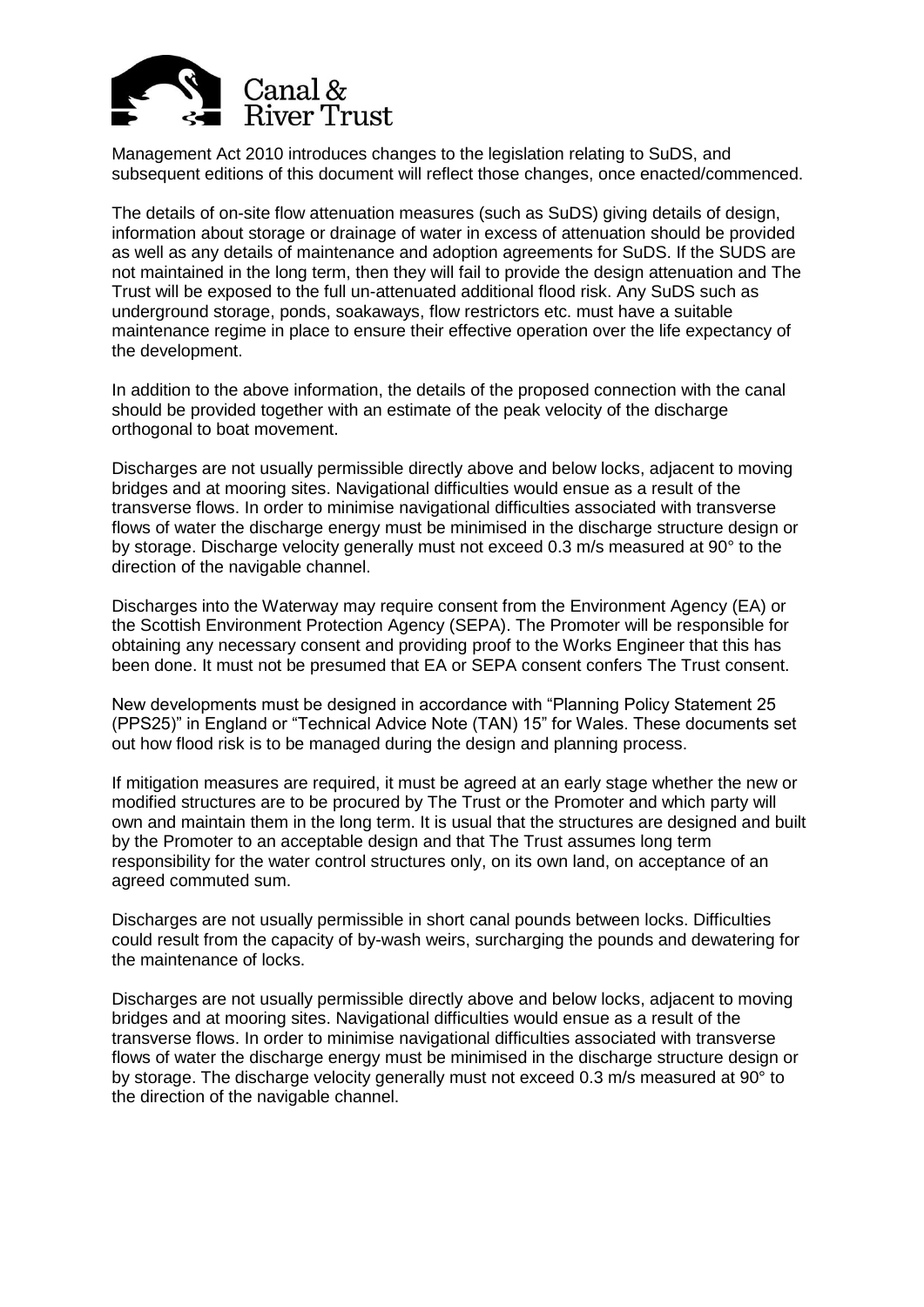

### **Pollution/Water Quality considerations**

The Trust will not generally accept sewage or trade effluent. Only in exceptional circumstances where there is adequate treatment, evidence of a treatment plant maintenance schedule and adequate dilution will applications be considered.

Discharges into the Waterway may require consent from the Environment Agency or the Scottish Environmental Protection Agency. The Promoter will be responsible for obtaining any necessary permit and providing proof to the Works Engineer that this has been done. It must not be presumed that Environment Agency consent confers Trust consent.

Pollution control measures such as traps, gullies, oil separators, silt traps, swales or detention ponds will be required where appropriate. All pollution control measures should conform to the relevant Environment Agency publications and Pollution Prevention Guidance (PPG) notes. It is unlikely that these will be permitted to be built on land owned by the Trust. Normal practice would be to construct them on the Promoters land with adequate access provided to allow them to be regularly maintained.

The Promoter must supply their long term maintenance plan, with emergency contact numbers for all oil separators, silt traps, swales and other pollution control devices for approval by the Trust. Suitable isolating systems such as valves or stanks must be included at the design stage, in to allow maintenance and provide protection to the receiving waterway from pollution incidents.

Where it is possible to do so at design stage, a representative sample of the proposed discharge water should be taken and analysed for appropriate parameters. The results should be supplied to the Works Engineer for consideration. In some cases an analysed sample of the water in the receiving canal will be required for the purpose of comparison.

During operation, it may be necessary to require that water samples are taken at intervals and analysed. It may be necessary for The Trust or its agents to inspect from time to time the area drained to the Waterway to ensure that the pollution risks remain acceptable. Alternatively, it may be acceptable for the inspection to be carried out by the discharger using a standard self-assessment procedure.

Calculations and plans will be required for the drainage network. The plans should define the pipe runs and illustrate the uses to which the drained areas are to be put and any other factors that may affect the quality of the surface run-off.

Where water is discharged at a higher temperature to that of the normal canal water, consideration will have to be given to the environmental impact. This will involve modelling outputs, with consideration to: the size of the receiving waterway, flow, design of the discharge outlet, and hot water plume dispersal from the outfall. In some cases additional water may have to be passed along the waterway at the Promoters expense to give the required dilution of the discharge. Any additional water required for dilution will be treated as an abstraction, see Section 4.2 below and also included in the discharge quantity for design of mitigation measures.

#### **Navigational Impact considerations**

The point of discharge is installed perpendicularly to the canal centre line in both axes. The point of discharge should not protrude past the surface of the canal wall such that it affects the mooring of a craft at the same location.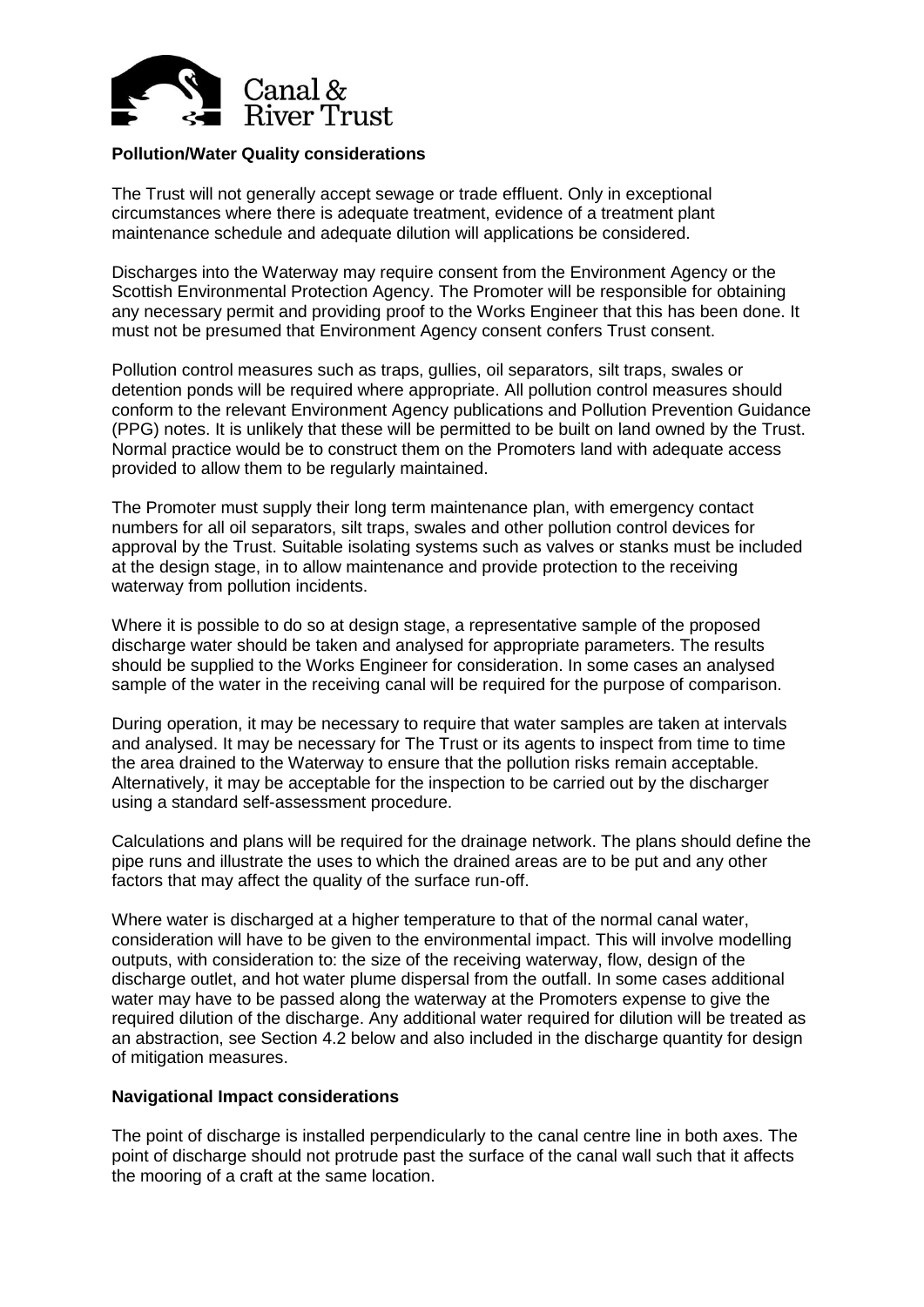

The pipe diameter for above water surface discharges is limited by the available distance between the normal water level and the underside of the coping stone. Several smaller pipes should be used where feasible.

The point of discharge must be installed such that water cannot flow from the canal or be abstracted using the point of discharge. For gravity discharges a stilling chamber / sand trap / oil interceptor is typically provided on the neighbouring land. For pumped discharges the discharge pipe is typically installed above normal canal water level to avoid siphoning.

At locations where craft will be manoeuvring at low speed the limit to the velocity of discharge will be reduced in proportion to the reduction in craft speed. The discharge velocity generally must not exceed 0.3 m/s measured at 90° to the direction of the navigable channel. The Works Engineer will specify the craft speed. A stilling basin is usually needed to comply with this requirement. In most cases physical or mathematical modelling will be necessary.

#### **Scour protection may be needed.**

Discharge structures should be designed to minimise the visual impact on the canal, to allow the quality of the discharge to be monitored and to prevent loss of water from the canal into the drainage system. The structure should be accessible in safety for maintenance and sampling. Where this is not possible, for instance on river navigations, a remote sampling point and a flap valve are needed. Outfall structures should normally be designed for the discharge to take place below the normal water surface, preferably via a stilling chamber arrangement, wherever practicable. Above surface outfalls are only accepted in exceptional circumstances, due to the visual impact and risk of navigational difficulties, although offside outfalls above surface are less likely to cause problems than towpath side.

Fendering and signing of structures may be necessary. In particular pumped discharges will need to be signed to advise waterway users of their intermittent operation.

Discharge structures should be capable of carrying the loads imposed by the use of the towing path maintenance vehicles.

Towpath levels should not be raised to accommodate pipework.

# **APPENDIX 4: OUTLINE POLLUTION RISK & HYDROLOGICAL ASSESSMENT**

The following information is required from the Promoter at an early stage in order to assess the viability or feasibility of the proposal. **Note that this checklist only applies to surface water discharges**. Other types of discharge such as sewage effluent and trade effluent should be treated on a case by case basis, but are not usually accepted.

Scheme Title

Promoter

#### **Pollution hazards**

Information on the pollution hazards within the areas to be drained:

Planning use class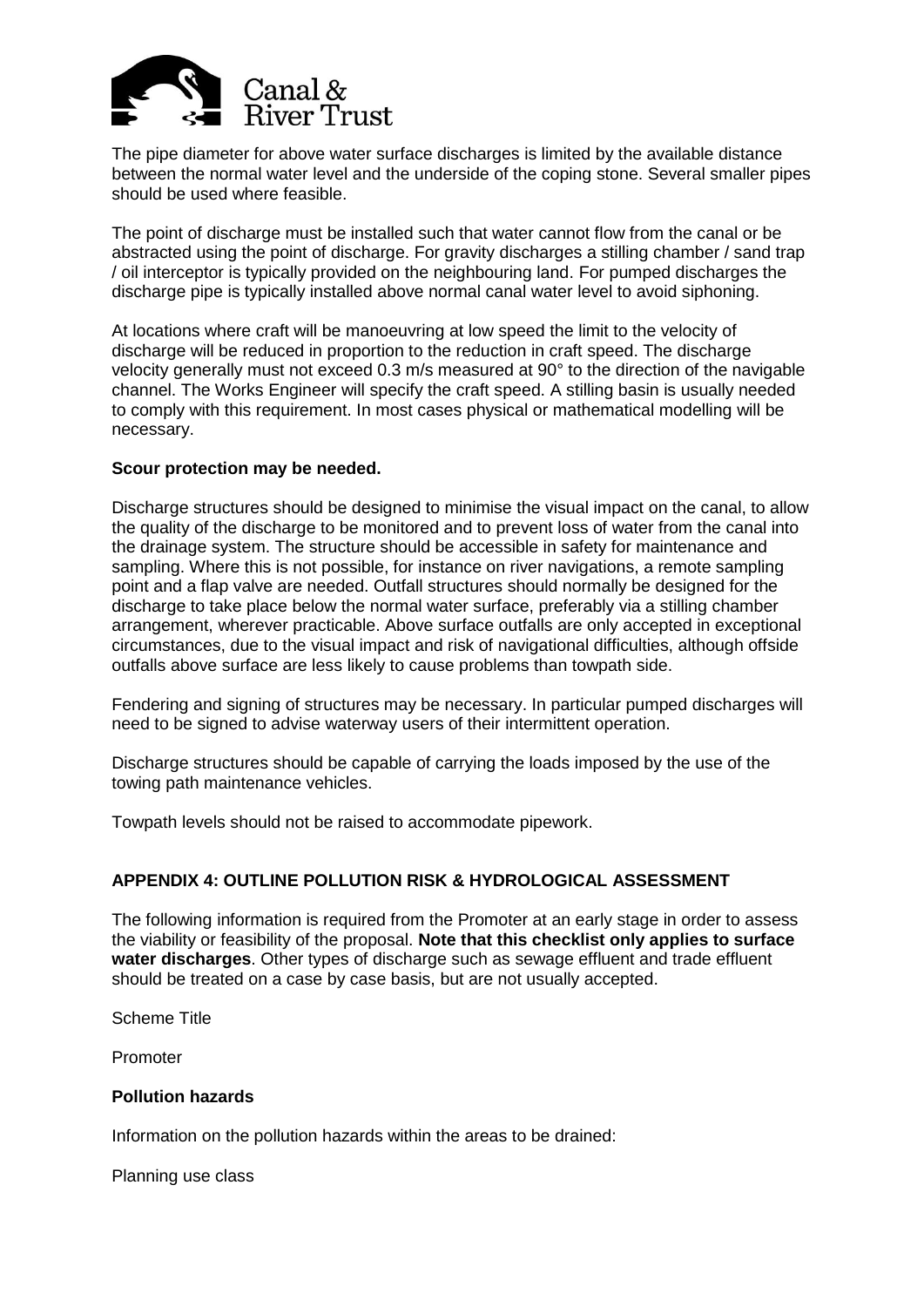

Use of area to be drained to canal

Nature and quantities of chemicals, fuel/oil, wastes, liquid food products, and other potentially polluting substances that may be used on area drained

Details of any activities which will occur in the drainage area and which could contaminate surface water.

Whether the site requires or has authorisation from the Environment Agency under section 6 of the Environmental Protection Act 1990 (IPC authorisation), or hazardous substances consent from the local authority under the Planning (Hazardous Substances) Act 1990

Any previous contaminate uses of the site, and if so, any soil contamination found from any site investigations.

If highway drainage is included, average annual traffic density, and whether industrial premises access directly to the road

#### **Management controls**

Any documentation relating to the environmental commitment and environmental track record of the Promoter (and of the person ultimately responsible for the drainage if different). It should be relevant both to design and construction and to the use operation and maintenance of the areas drained and of the drainage system with respect to prevention of water pollution, e.g.:

- o Company Environmental Policy
- o Environmental Management System
- o Other relevant procedures or standards
- o Where the discharge is an existing one, details of any prosecutions, enforcement notices or cautions from any environmental regulator within the last 5 years relating to the discharge.

#### **Hydrological**

The applicant is referred to *Surface Water Discharge Guidance – Producing an Outline and Detailed Impact Assessment*. The aim of this document is to provide an applicant wishing to discharge surface water into the Trust' network with the necessary technical guidance to produce an impact assessment acceptable to the Trust.

The Trust believe that the assessment should reflect the additional risk and a two stage process is adopted of an outline impact assessment (Section 2.1 of the Surface Water Discharge Guidance) followed by a more detailed impact assessment (Section 2.2 of the Surface Water Discharge Guidance), if necessary.

If the applicant can demonstrate, to the Trust's satisfaction, that the peak rate of discharge from the site to the waterway, the 1 in 100 year return period event, after development (including an allowance for climate change (20%) and urban creep (10%)) will be less than (or equal to) the pre-development situation (including an allowance for climate change (20%)) then a statement of this, accompanied by supporting calculations (see Section 2.1), will be regarded as an acceptable Outline Impact assessment.